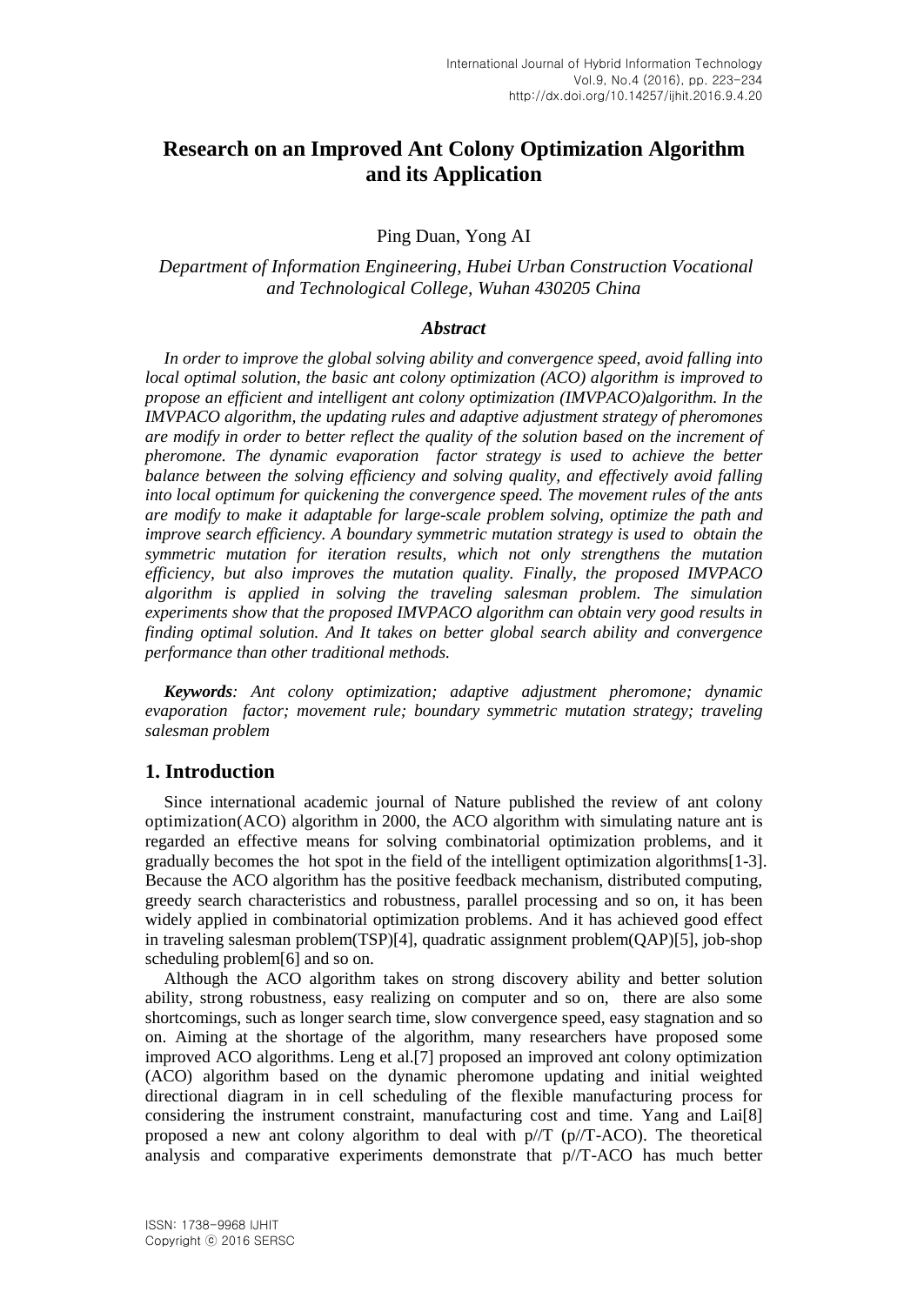performance and can be used to solve practical large scale problems efficiently. Mao and Zhao[9] proposed an adaptive max-min ant colony optimization to construct energyaware inter-cluster routing between cluster heads and base station (BS), which balances the energy consumption of cluster heads and alleviates the hot spots problem that occurs in multi-hop WSN routing protocol to a large extent. Ugur and Aydin[10] proposed an extra data structure that we called best tours graph feeding the pheromone trail information for ACO algorithms. Algorithms are tested on Traveling Salesman Problem using TSPLIB. Our experiments and comparisons show that the method improves the performance of almost all original ACO algorithms. Xu et al.[11)] used chaotic map to enhance the ACO algorithm. The hybrid algorithm is validated for VRP problem and the experimental results demonstrate its efficiency and precision to obtain global optimal solution. Xue et al.[12] proposed a PIACO algorithm for the cloud PDTs scheduling. Li et al.[13] proposed an improved ACO ) algorithm based on the meta-information to construct a dynamic scheduling model for project group management. Walid et al.[14] proposed a new hybrid method (PSO-ACO) based on combining particle swarm optimization (PSO) and ant colony optimization (ACO) algorithms for solving the traveling salesman problem (TSP). Shen and Chen[15] proposed a improved ant colony optimization (ACO) based dynamic routing and wavelength assignment (RWA) algorithm. Theoretical analysis shows that the improved ACO based RWA algorithm can effectively achieve load balancing in optical network. Escario et al.[16] proposed an ant colony extended (ACE) . Two specific features of ACE are: the division of tasks between two kinds of ants, namely patrollers and foragers, and the implementation of a regulation policy to control the number of each kind of ant during the searching process. Li and Jin[17] proposed a novel ant colony optimization algorithm (called GACO) based on Compute Unified Device Architecture (CUDA) enabled GPU. Zhang et al.[18] proposed a optimized algorithms, denoted as PMACO algorithms, which can enhance the amount of pheromone in the critical paths and promote the exploitation of the optimal solution. Experimental results in synthetic and real networks show that the PMACO algorithms are more efficient and robust than the traditional ACO algorithms, which are adaptable to solve the TSP with single or multiple objectives.

In this paper, an efficient and intelligent ant colony optimization(IMVPACO) algorithm is proposed to improve the global solving ability and convergence speed and avoid falling into local optimal solution in the basic ant colony optimization (ACO) algorithm. The traveling salesman problem is used to test the effectiveness of the IMVPACO algorithm.

## **2. Basic Ant Colony Optimization Algorithm**

Ant colony optimization (ACO) algorithm was proposed by Marco Dorigo[19]. The ACO algorithm is a metaheuristic inspired by the behavior of real ants in their search for the shortest path to food sources. Ants tend to choose the paths marked by the strongest pheromone concentration. The ACO algorithm is an essential system based on agents that simulates the natural behavior of ants, including the mechanisms of cooperation and adaptation. The ACO algorithm simulates the techniques employed by real ants to rapidly establish the shortest route from a food source to their nest and vice versa without the use of visual information. The ACO algorithm consists of a number of cycles (iterations) of solution construction. In each iteration, a number of ants construct complete solutions by using heuristic information and the collected experiences of previous groups of ants. These collected experiences are represented by the pheromone trail which is deposited on the constituent elements of a solution. Pheromone can be deposited on the components and/or the connections used in a solution depending on the problem. The flow chart of the ACO algorithm is illustrated in Fig. 1.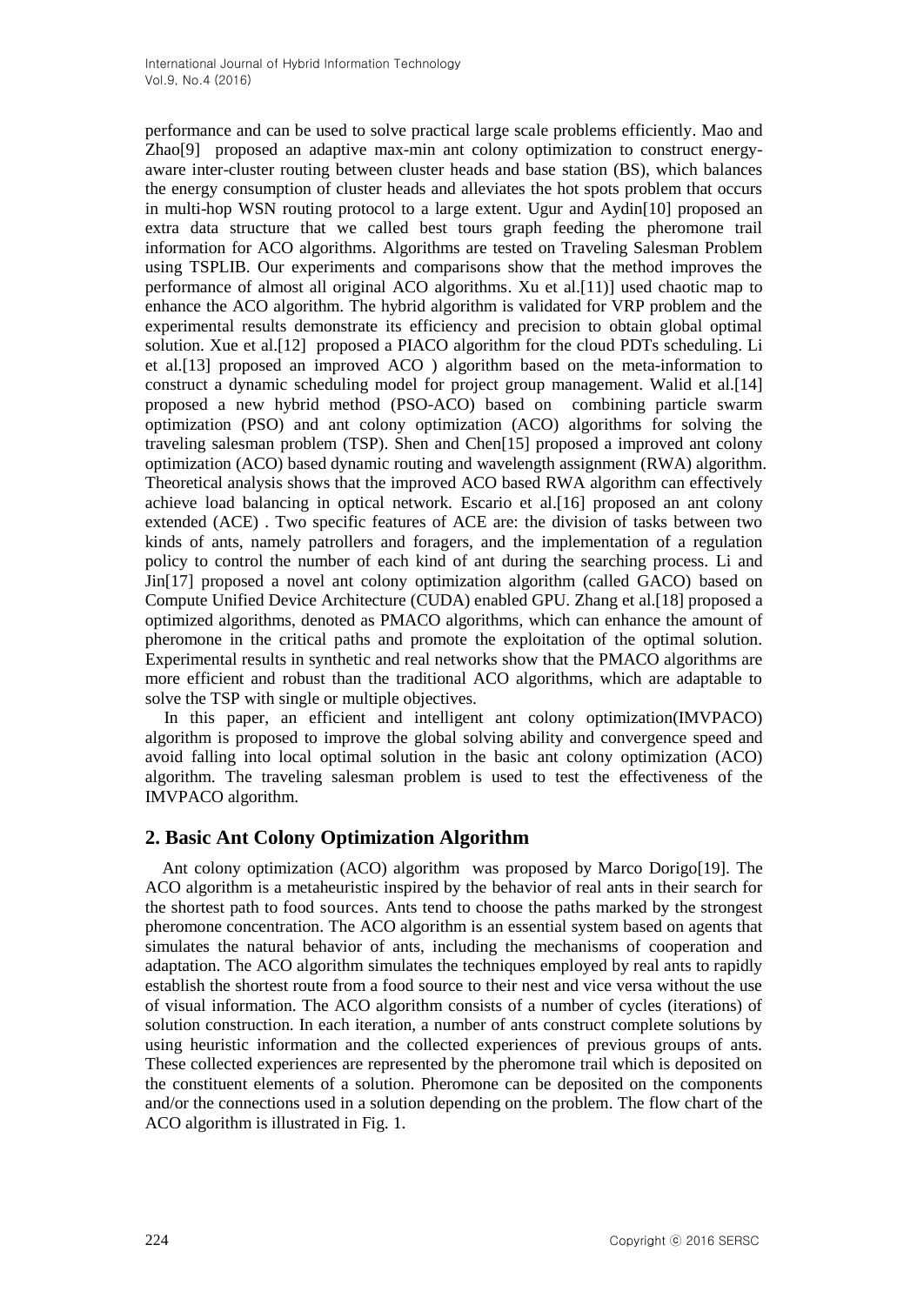International Journal of Hybrid Information Technology Vol.9, No.4 (2016)



**Figure 1. The Flow Chart of the ACO Algorithm**

Each ant randomly starts at a city and visits the other cities according to the transition rule. The learning procedure is to update the pheromone information repeatedly.

(1) The transition rule

In the route, the  $k^{th}$  ant starts from city r, the next city s is selected among the unvisited cities memorized in  $J_r^k$  ${J}^{\scriptscriptstyle k}_{\scriptscriptstyle r}$  :

$$
s = \underset{u \in J_r^k}{\arg \max} [\tau_i(r, u)^\alpha \cdot \eta(r, u)^\beta] \text{ if } q \le q_0(\text{Exploitation})
$$
 (1)

To visit the next city s with the probability  $p_k(r, s)$ ,

$$
p_k(r,s) = \begin{cases} \frac{\tau(r,s)^\alpha \cdot \eta(r,s)^\beta}{\sum_{u \in J_r^k} \tau(r,u)^\alpha \cdot \eta(r,u)^\beta} & \text{if } s \in J_r^k\\ 0 & \text{otherwise} \text{ if } q > q_0(\text{Bias Exploitation}) \end{cases} \tag{2}
$$

(2) The pheromone update rule

In order to improve the solution, the pheromone trails must be updated. Trail updating includes local updating and global updating. The local trail updating formula is given by:

$$
\tau(r, u) = (1 - \rho)\tau(r, s) + \sum_{k=1}^{m} \Delta \tau_k(r, s)
$$
\n(3)

In the formula (6),  $\rho$  ( $0 < \rho < 1$ ) is the pheromone trial evaporating rate.  $\Delta \tau_k(r,s)$  is the amount of pheromone trail added to the edge(r,s) by ant *k* between time *t* and  $t + \Delta t$  in the tour. It is given by:

$$
\Delta \tau_k(r,s) = \begin{cases} \frac{Q}{L_k} & (r,s) \in \pi_k \\ 0 & otherwise \end{cases}
$$
 (4)

where Q is a constant parameter,  $L_k$  is the distance of the sequence  $\pi_k$  toured by ant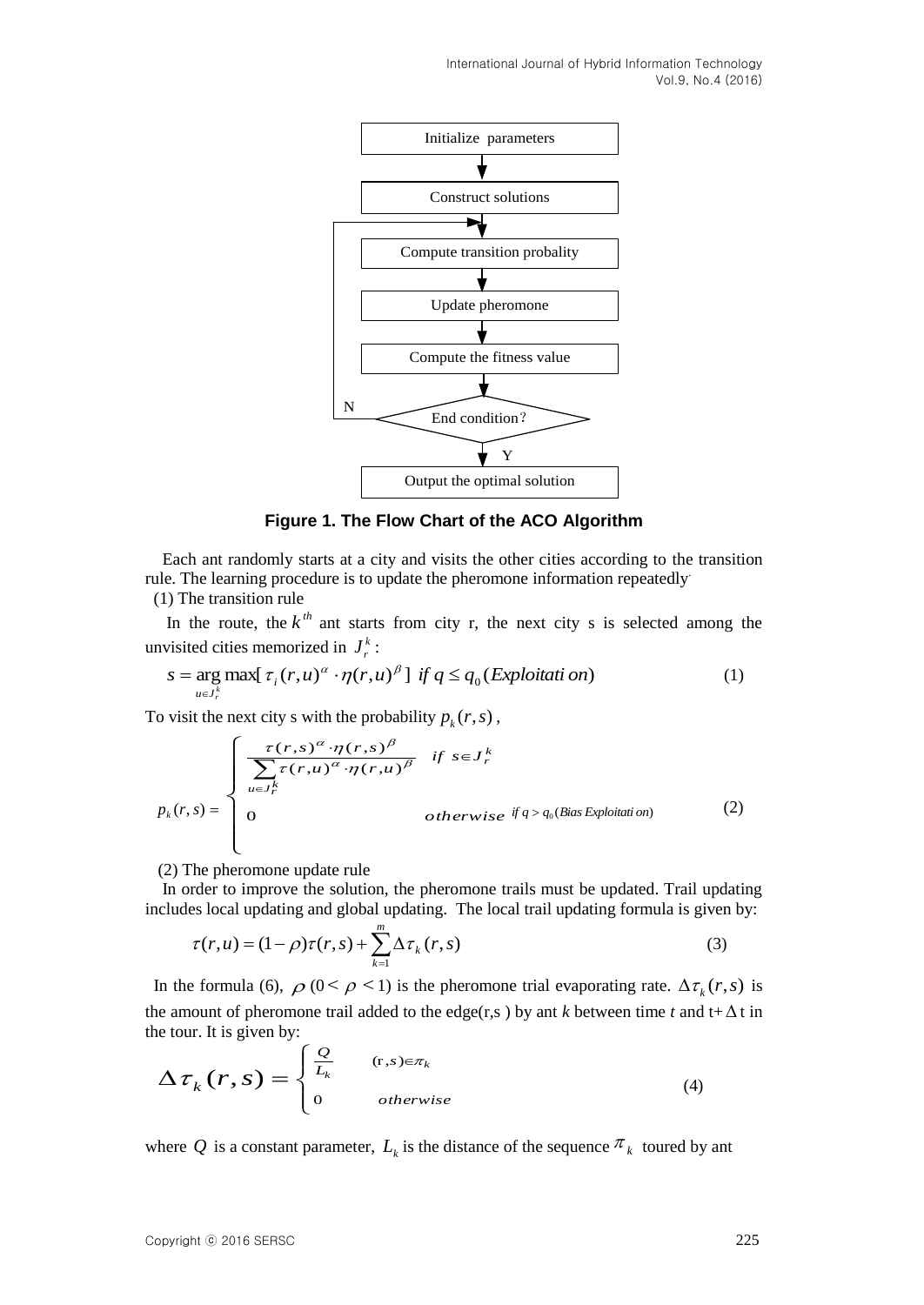### $\ln \Delta t$ .

## **3. Improved Ant Volony Optimization (IMVPACO) Algorithm**

### **3.1. Dynamic Movement Rules of Ants**

Stagnation phenomenon is the basic reason to cause the shortcomings of ACO algorithm. On the basis of combining the deterministic selection and random selection, the dynamical movement probability rule is proposed to be beneficial to the selection strategy of global search in the search. The pheromone on the path is changing in the evolutionary process. And the pheromone on the visited path is strengthened, and the visited path increases the selected possibility of the next iteration. And some better solutions could be gradually forgotten in the initial stage, because the less ants pass the path. This will influence the global search capability of the algorithm. If the seldom passed path is appropriately considered in the movement strategy, it will beneficial to the global search of the solution space, which can effectively overcome the deficiency of the basic ACO algorithm. To visit the next city s with the probability  $p_{ii}^k(t)$  $_{ij}^{\kappa}\left( t\right)$  :

$$
p_{ij}^{k}(t) = \begin{cases} \frac{\tau_{ij}(t)^{\alpha} \times \eta_{ij}(t)^{\beta} \times x_{ij}(t)}{\sum_{k \in allowed_k} \tau_{ik}(t)^{\alpha} \times \eta_{ik}(t)^{\beta} \times x(t)} & \text{if } j \in allowed_k\\ 0 & \text{otherwise} \end{cases}
$$
\n
$$
(5)
$$
\n
$$
m \times T_c
$$

$$
x_{ij} = \frac{m \times I_c}{m \times T_c + \delta \times Q_c(i, j) \times \eta(i, j) / \eta_{\text{max}}}
$$
(6)

where *m* is the number of ants,  $T_c$  is the number of current iterations,  $\eta_{\text{max}}$  is the maximum value of heuristic function  $\eta(i, j)$ .  $Q_c(i, j)$  is the total number of ants by passing path  $(i, j)$  from the beginning of the first iteration. The  $x_{ij}$  takes into account the parameters of  $Q_c$  and  $\eta$  at the same time. When the iteration tends to the suboptimal solution, although the pheromone on the suboptimal solution continuously enhanced, the number of ants  $Q_c$  continuously increased, and the value of  $x_{ij}$  decreased. When the path is selected, this strategy could depress the excessive increasing of pheromone to lead to premature convergence, and is conducive to global search of the algorithm .

#### **3.2. Improved Updating Rules of Pheromone**

In order not to submerge the heuristic factor by the residual pheromone information, the residual pheromone is updated after each search. The pheromone updating method with elitist strategy of ACO algorithm is described as follow:

$$
\tau_{ij}(t+1) = \rho \tau_{ij}(t) + \Delta \tau_{ij} + \Delta \tau_{ij}^* \tag{7}
$$

$$
\Delta \tau_{ij}^* = \sum_{k=1}^m \Delta \tau_{ij}^k \tag{9}
$$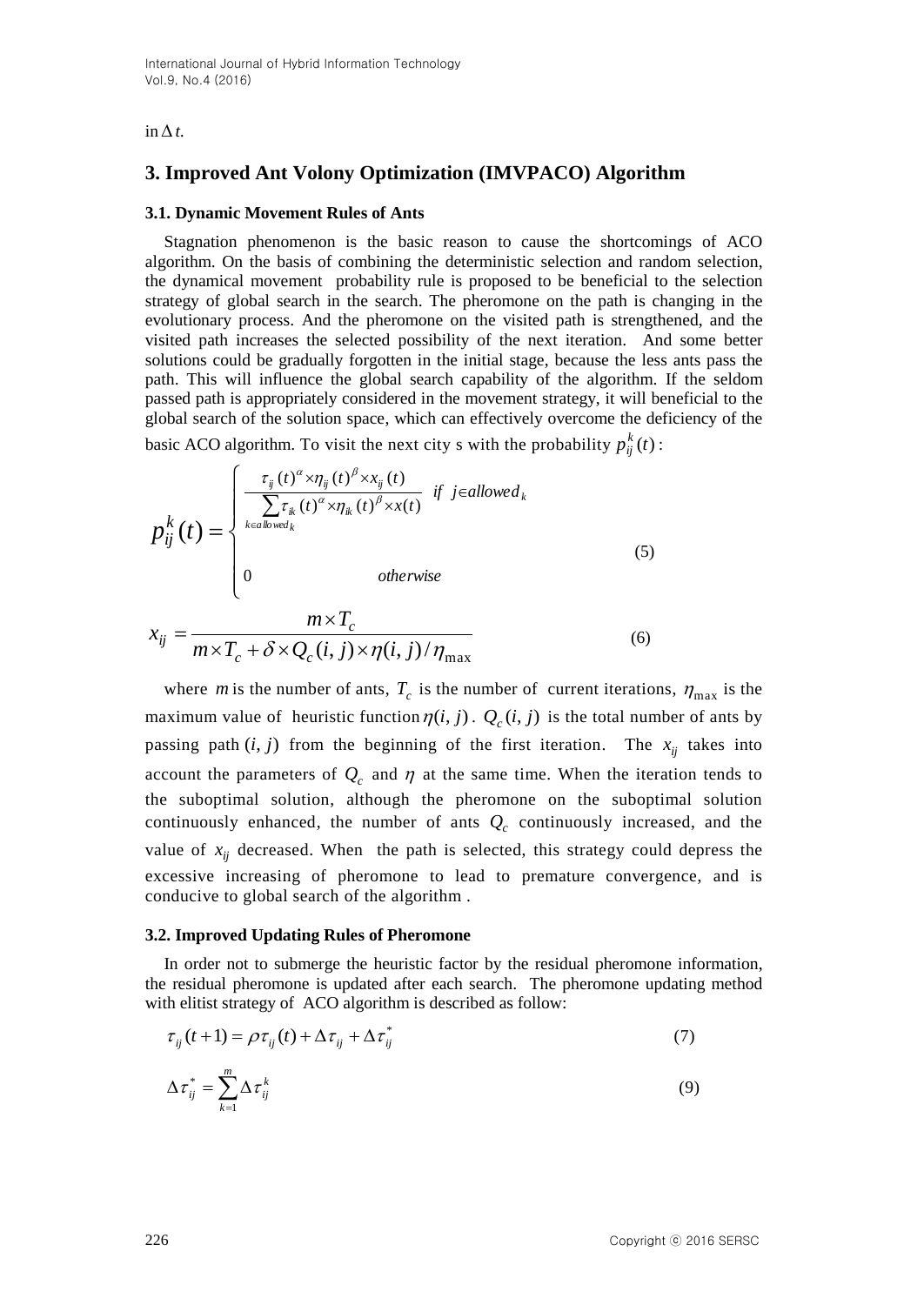$$
\Delta \tau_{ij}^k = \begin{cases} Q/L_k, \text{ passed path}(i, j) \text{ by ant } k \text{ in this iteration} \\ 0, \text{ other} \end{cases} \tag{10}
$$

$$
\Delta \tau^* = \begin{cases} \delta Q/L^*, \text{the edge}(i, j) \text{ is one of the found optimal solutions} \\ 0, \text{ other} \end{cases} \tag{11}
$$

#### **3.3. Adaptive Adjustment Strategy of Pheromone**

The traditional ACO algorithm mainly uses a fixed amount of pheromone to update the pheromone. This strategy ignores the distribution characteristics of solution and is prone to stagnation and slow convergence phenomenon, it is easy to fall into local optimum for causing premature phenomena. In this paper, adaptive adjustment strategy of pheromone is introduced to make relatively uniform pheromone distribution, which can effectively solve the contradiction between expanding search and finding optimal solution, in order to find the local optimal solution.

The real variable function  $Q(t)$  is selected to replace the constant of pheromone intensity Q in the adjusting pheromone  $\Delta \tau_{ij}^k = Q/L_k$ .

$$
\Delta \tau_{ij}^k(t) = Q(t) / L_K \tag{12}
$$

$$
Q(t) = \begin{cases} Q_1 & t \le T_1 \\ Q_2 & T_1 < t \le T_2 \\ Q_3 & T_2 < t \le T_3 \end{cases}
$$
 (13)

The real variable function  $Q(t)$  is used to replace the constant term  $Q$  in order to continue to maintain the exploration and exploitation balance point between the random search of ant and the evocation function of path information under the pheromone evaporation or increasing in the random search process. If the obtained optimal solution does not change in a period of time, it shows that the search falls into an extreme point. Then the enforcement mechanism is adopted to decrease the amount of increasing information in order to escape from local minimal value. In the initial stage of the search process, in order to avoid falling into local optimal solution, the amount of the optimal path and worst path are reduced, the positive feedback in the ACO algorithm need be appropriately restrained by adding a small amount of negative feedback pheromone in the search process in order to reduce the difference of pheromone on the corresponding path with the local optimal solution and the worst solution and expand the scope of the search.

#### **3.4. Dynamic Evaporation Factor Strategy**

The evaporation factor of pheromone  $\rho$  in the basic ACO algorithm is a constant. The  $\rho$  value directly relates to the global search ability and convergence speed of the ACO algorithm. For large-scale problems, because there exists the evaporation factor of pheromone, the pheromone on the unvisited path will be reduced to close to 0. This will reduce the global searching ability of the ACO algorithm. If the pheromone is too large, the selection probability of the visited path will be large, this also will affect the global search ability of the ACO algorithm. Therefore, how to set the value of pheromone has become the key to control the pheromone releasing and evaporating. The concept of dynamic evaporation rate is proposed in this paper. The idea is to set a large value for dynamic evaporation rate  $\rho$  at the beginning of the ACO algorithm in order to enhance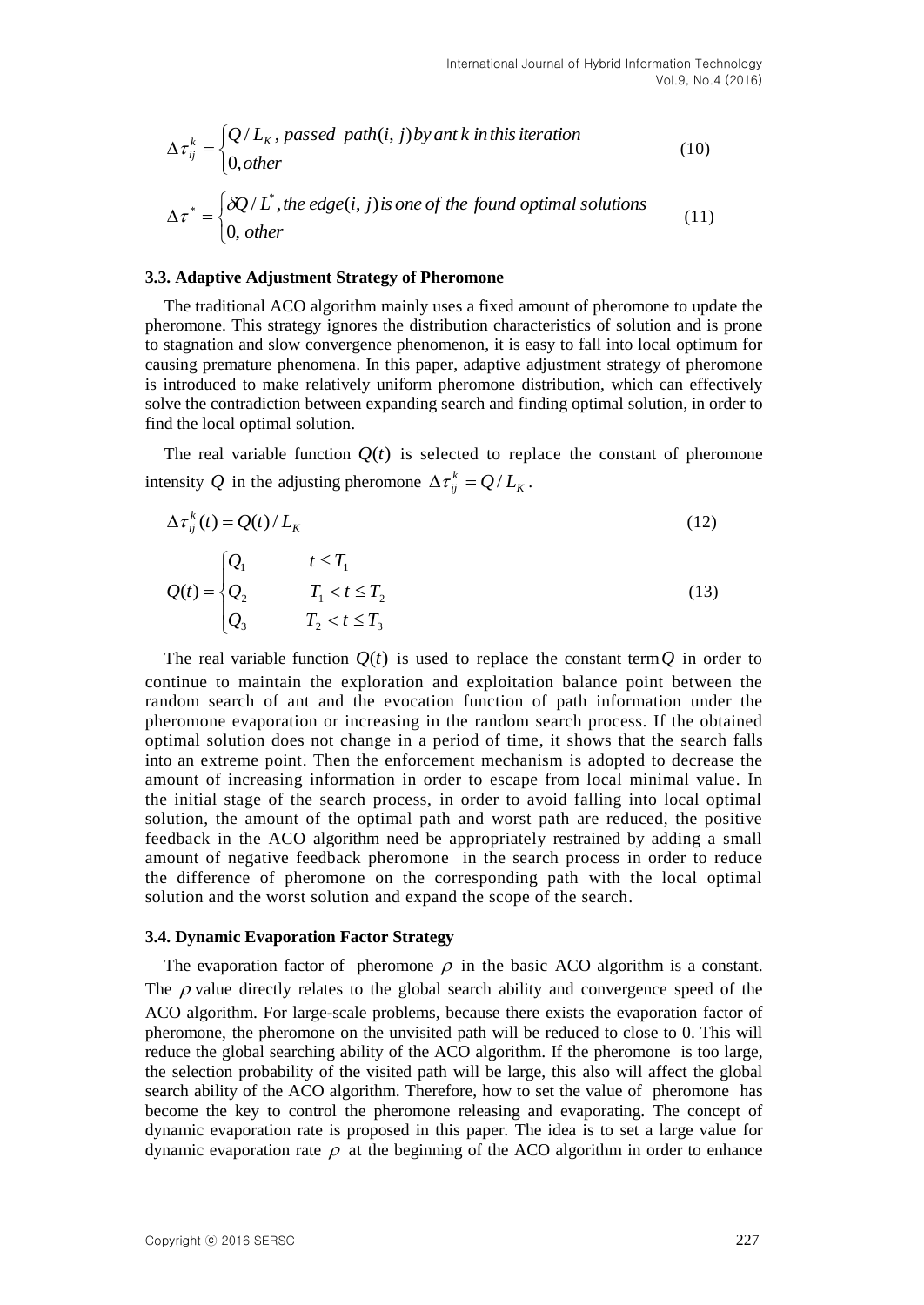the global search ability. But with the operation of the ACO algorithm, the evaporation rate  $\rho$  will continue to decay , so that the ACO algorithm can quickly converge to the optimal solution. The dynamic evaporation rate strategy in the ACO algorithm not only increases the global search capability, but also accelerates the convergence to a certain extent.

In order to better explore decay model of the evaporation rate, there are three different decay models of curve decay model, line decay model and scale decay model. The curve decay model is selected according to implementing a set of experiments. The expression of curve decay model is described as follow:

$$
\rho(t) = \frac{T \times (\tau_{\text{max}} - \tau_{\text{min}}) \times t}{T - 1} + \frac{T \times \tau_{\text{min}} - \tau_{\text{max}}}{T - 1}
$$
\n(14)

where  $\tau_{\text{max}}$  and  $\tau_{\text{min}}$  respectively are the upper and lower of pheromone. *t* and *T* respectively refers to the current iteration and the maximum iteration times.

#### **3.5. Boundary Symmetric Mutation Strategy**

According to the statistics theory, when the number of samples tends to infinity, the distribution of the samples will meet the normal distribution or tend to the normal distribution. In solving TSP, the city coordinates are sorted according to the values of these coordinates. Although the number is very small, the distributions of the cities still have centrotaxis, and more of the cities will be relatively concentrated on the central region. The ants s are always from the boundary to the center, then from the center to the boundary at beginning of the algorithm. That's all ants comply with the trajectory model of boundary-center-boundary in the search.

Due to the perplexing paths in the center area and existing a lot of overlapping paths, the pros and cons of the paths mainly be reflected by the boundary paths. When the mutation strategy is used for the mutation of the boundary paths. This strategy can improve the mutation efficiency and obtain higher quality solutions. In this paper, when the mutation strategy is applied, the quartile idea in probability theory is used to mutate the 1/4 paths in the beginning and end of the path. According to the symmetry of boundary, boundary mutation only takes place within this boundary, and does not occur the crossover and mutation of the boundary. The experimental results show that this improved mutation strategy can significantly improve the mutation efficiency and its effectiveness.

Based on the above discussed points, an improved ant colony optimization (IMVPACO) algorithm based on combining the dynamic movement rules of ants, improved updating rules of pheromone, adaptive adjustment strategy of pheromone, dynamic evaporation factor strategy and boundary symmetric mutation strategy is proposed in this paper.

### **4. The Steps of the Proposed IMVPACO Algorithm**

According to the idea of proposed IMVPACO algorithm , the steps of the proposed IMVPACO algorithm in solving TSP problem are given:

**Step 1.** Initialize parameters.

The parameters of the proposed IMVPACO algorithm are initialized. These parameters include the ant size( $m$ ), the maximum iteration times( $T_{\text{max}}$ ), the pheromone factor( $\alpha$ ), heuristic factor( $\beta$ ), evaporation factor of pheromone( $\rho$ ), pheromone amount (Q), initial concentration of pheromone( $\tau_{ij}(0)$ ), initial uniform probability( $q_0$ ), and so on.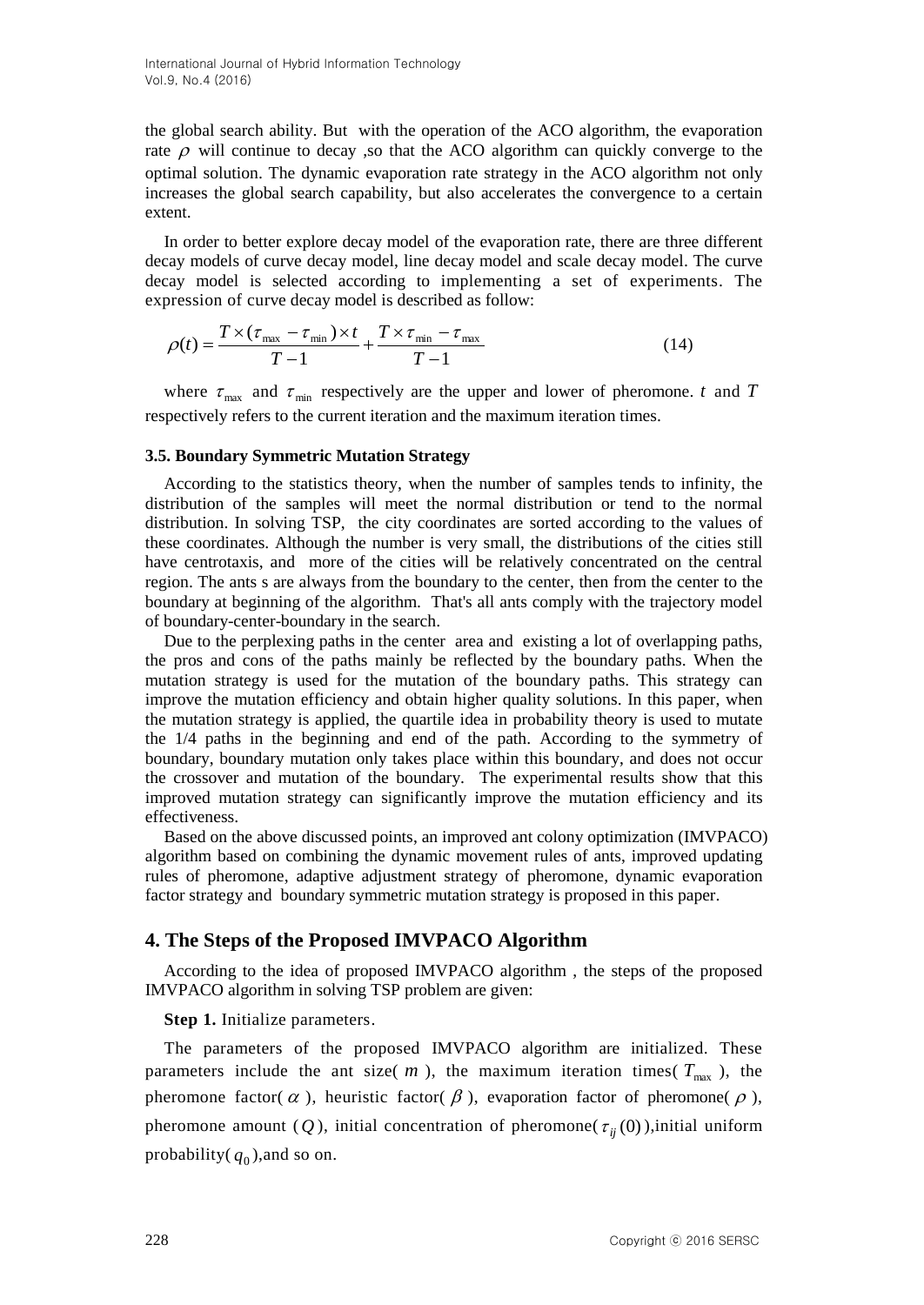### **Step 2.** Classification of cities

These cities are divided into the center city and boundary city according to the geographic coordinate information of cities. The classified result is saved and sorted in order to prepare for the subsequent running of the IMVPACO algorithm.

**Step 3.** The  $m$  ants are randomly placed into  $n$  cities, and this city is added into Tabu list of the ant.

**Step 4.** For each ant, when Tabu table is not null, the selection probability to the next city is calculated according to the equation (5) in the dynamic movement rules of ants(Section 3.1). Then this city is added into the Tabu list, and the pheromone is locally updated.

**Step 5.** After the ants have completed a choice, the path length is calculated. Then the respective Tabu list is modified. Repeat **Step 4** until the completed touring of the ant. The current optimal path length is saved, and the global optimal path is updated in this iteration.

#### **Step 6.** Update the pheromone

The pheromone on the optimal path is globally updated according to the equation (7) in the improved updating rules of pheromone(Section 3.2).

### **Step 7.** Iteration control

Set the iterative counter  $t = t + 1$ . If  $t < T_{\text{max}}$ , return to Step 4. Otherwise, the proposed IMVPACO algorithm is terminated, and the optimal solution is output.

### **5. Experimental Analysis**

### **5.1. Experiment Introduction and Parameter Set**

In this paper, ten datasets of traveling salesman problem(TSP) from the TSPLIB standard library(http://www.iwr.uniheidelberg.de/groups/comopt/software/TSPLIB95/) are selected to test the performance of the proposed IMVPACO algorithm. According to the characteristics of TSPLIB standard library, the distance between any two cities is calculated by the Euclidian distance and then rounded off after the decimal point. In order to illustrate the effectiveness of the proposed IMVPACO algorithm, the standard ACO algorithm and IACO algorithm[20] are used to compare the optimized performances in here. The experiment environments are followed: Matlab2012b, the Pentium CPU 2.40GHz, 4.0GB RAM with the Windows XP operating system. For each TSP, these algorithms are run independently 30 times, and the best optimal value and average optimal value are found in this paper.

The values of parameters for the standard ACO algorithm, IACO algorithm and IMVPACO algorithm could be a complicated problem itself, the parameters' change could affect the optimum value of three algorithms. So the most reasonable initial values of these parameters for the standard ACO algorithm, IACO algorithm and IMVPACO algorithm are obtained by testing and modifying. The obtained initial values of these parameters are shown in Table 1.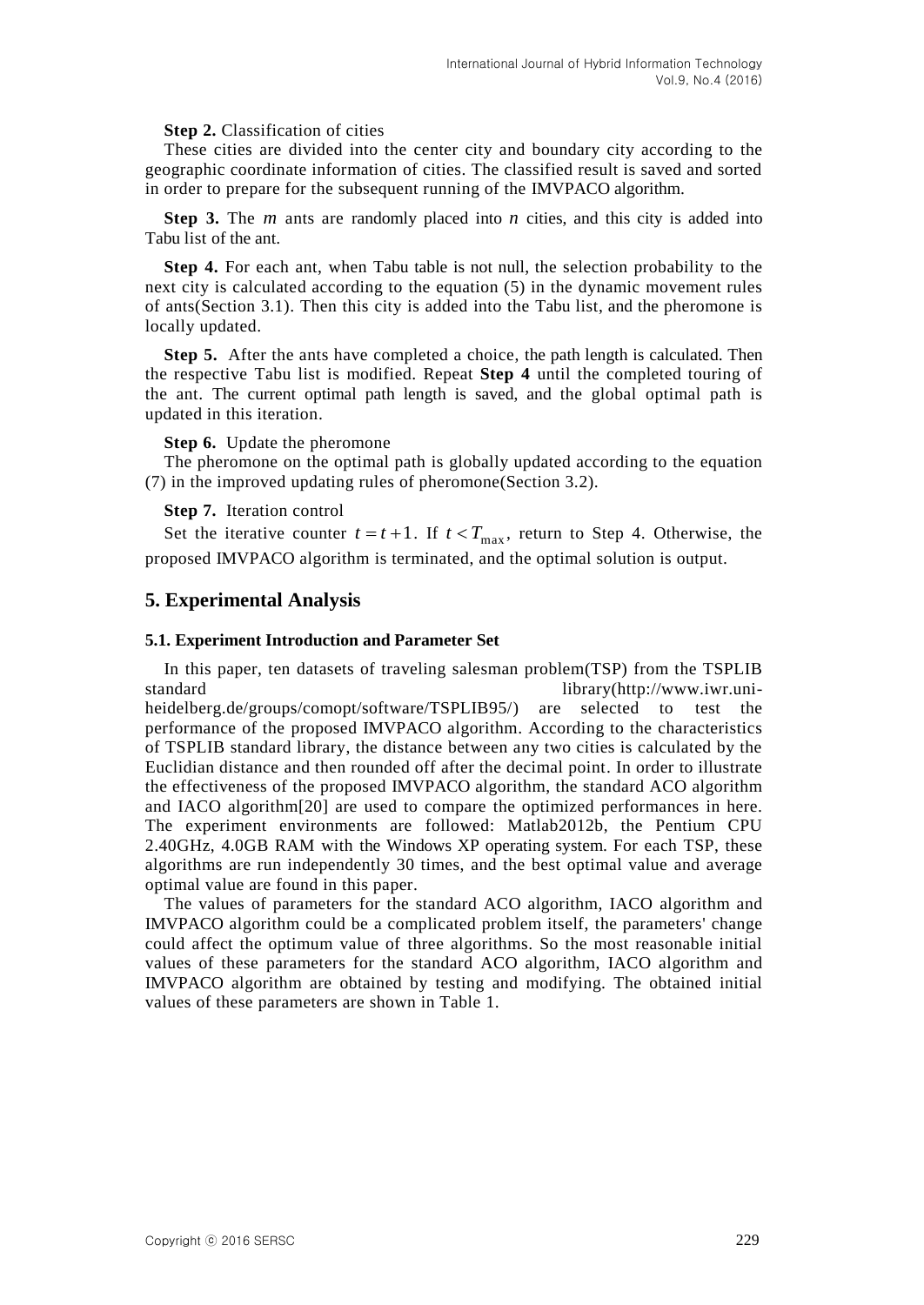| Ants $(m)$                     | Pheromone factor( $\alpha$ ) | Evaporation factor ( $\rho$ ) | Initial concentration( $\tau_{ii}(0)$ ) |  |  |
|--------------------------------|------------------------------|-------------------------------|-----------------------------------------|--|--|
| 100                            |                              | 0.05                          |                                         |  |  |
| Iteration ( $T_{\text{max}}$ ) | Heuristic factor ( $\beta$ ) | Pheromone amount $(Q)$        | initial uniform probability( $q_0$ )    |  |  |
| 500                            | 2.0                          | 100                           | 0.5                                     |  |  |

## **Table 1. The Initial Values of Parameters for the ACO, PACO and IMVPACO Algorithms**

### **5.2. Experimental Results and Analysis**

In the experiment, the standard ACO algorithm, IACO algorithm and IMVPACO algorithm are run on Matlab platform. Ten TSP benchmark instances with cities scale from 51 to 14051 are performed. In here, the optimal value(Best) and the number of iterations are used to illustrate the solving ability of the proposed IMVPACO algorithm. The experimental results are shown in Table 2.

| <b>Index</b>   | <b>Instance</b>   | Optimum | <b>ACO</b>  |                   | <b>IACO</b> |                   | <b>IMVPACO</b> |                   |
|----------------|-------------------|---------|-------------|-------------------|-------------|-------------------|----------------|-------------------|
|                |                   |         | <b>Best</b> | <b>Iterations</b> | <b>Best</b> | <b>Iterations</b> | <b>Best</b>    | <b>Iterations</b> |
| $\mathbf{1}$   | eil <sub>51</sub> | 426     | 447         | 235               | 434         | 198               | 427            | 104               |
| $\overline{2}$ | pe76              | 108159  | 109<br>986  | 241               | 109853      | 205               | 109003         | 186               |
| 3              | rad100            | 7910    | 8056        | 296               | 7968        | 276               | 7938           | 267               |
| $\overline{4}$ | pr124             | 59030   | 59794       | 289               | 59481       | 253               | 59084          | 194               |
| 5              | kroA150           | 26524   | 26965       | 368               | 26794       | 350               | 26683          | 301               |
| 6              | rat195            | 2323    | 2408        | 358               | 2396        | 330               | 2353           | 276               |
| $\overline{7}$ | pr299             | 48191   | 48946       | 423               | 48802       | 389               | 48662          | 305               |
| 8              | pcb442            | 50778   | 51905       | 418               | 51843       | 381               | 51457          | 336               |
| 9              | u724              | 41910   | 43046       | 445               | 42994       | 405               | 42859          | 376               |
| 10             | brd14051          | 469385  | 499052      | 479               | 496034      | 452               | 490432         | 401               |

**Table 2. The Experimental Results in Solving TSP**

As can be seen from the Table 2, for the ten TSP instances, the optimal value(Best) and the number of iterations of the proposed IMVPACO algorithm are best in this experiment. Because the four experiment values are close to the optimal solutions. For TSP instances with eil51,pr76,rad100 and rat195, the obtained best solutions 427, 108159, 7938 and 2353 are close to the best known solutions 426, 109003,7910 and 2323. In the number of iterations, the proposed IMVPACO algorithm is best than the standard ACO algorithm, IACO algorithm in solving TSP with same scale. At the same time, for larger scale instances, the experiment results show that the proposed IMVPACO algorithm in the optimal value(Best) and the number of iterations is better than the ACO algorithm and IACO algorithm.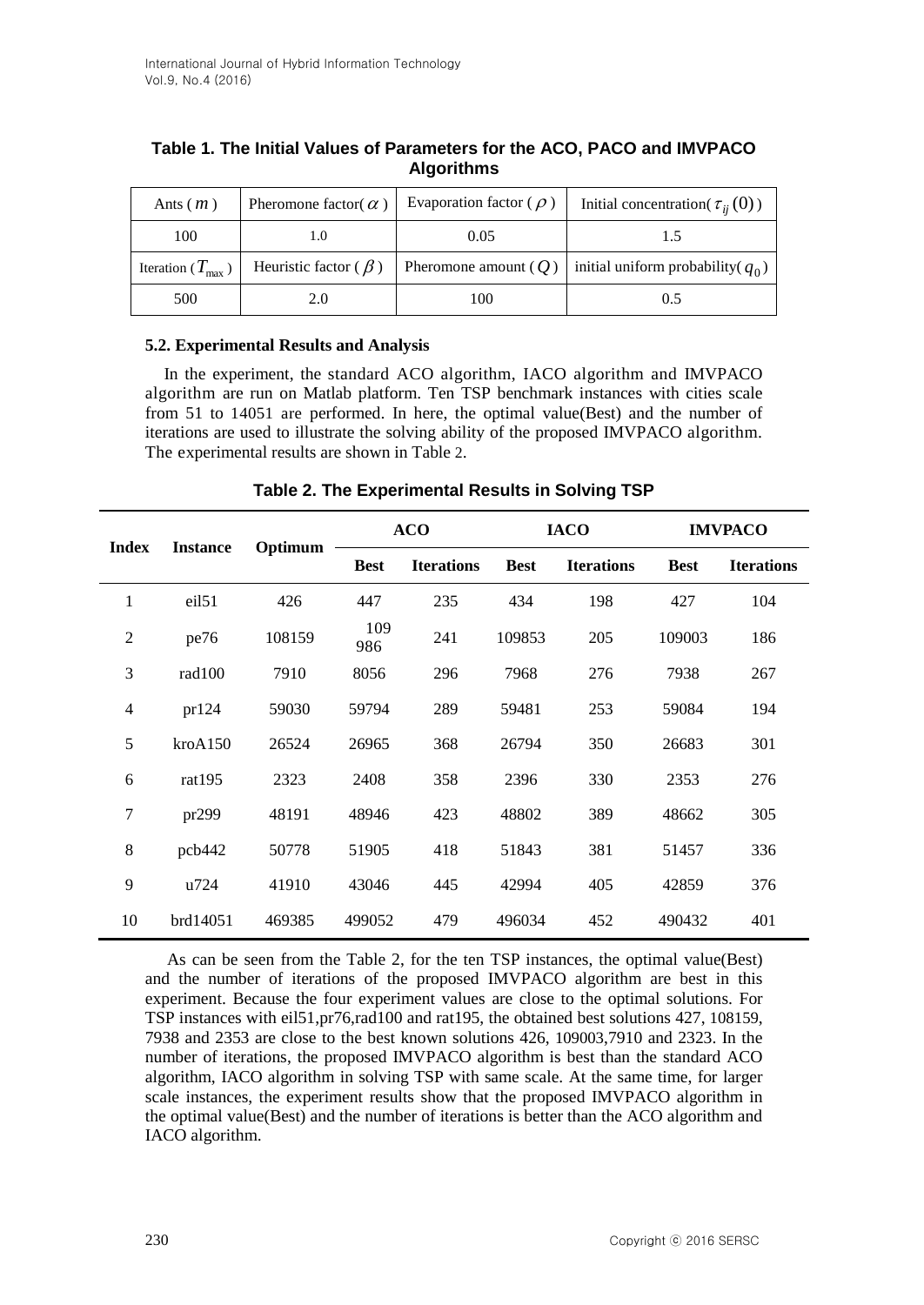In order to further illustrate the optimization performance of the proposed IMVPACO algorithm, two best routes found by the IMVPACO algorithm are shown in Fig.2. and Fig.3.



**Figure 2. The Best Routes Found for eil51**



**Figure 3. The Best Routes Found for pr76**

### **6. Conclusion**

The ACO algorithm is a stochastic, population-based, evolutionary search algorithm. It is an efficient and powerful optimization algorithm, which widely applied in scientific research and engineering field. This paper proposes an efficient and intelligent ant colony optimization (IMVPACO)algorithm. In the IMVPACO algorithm, In the IMVPACO algorithm, the updating rules and adaptive adjustment strategy of pheromones are modify in order to better reflect the quality of the solution based on the increment of pheromone. The dynamic evaporation factor strategy is used to achieve the better balance between the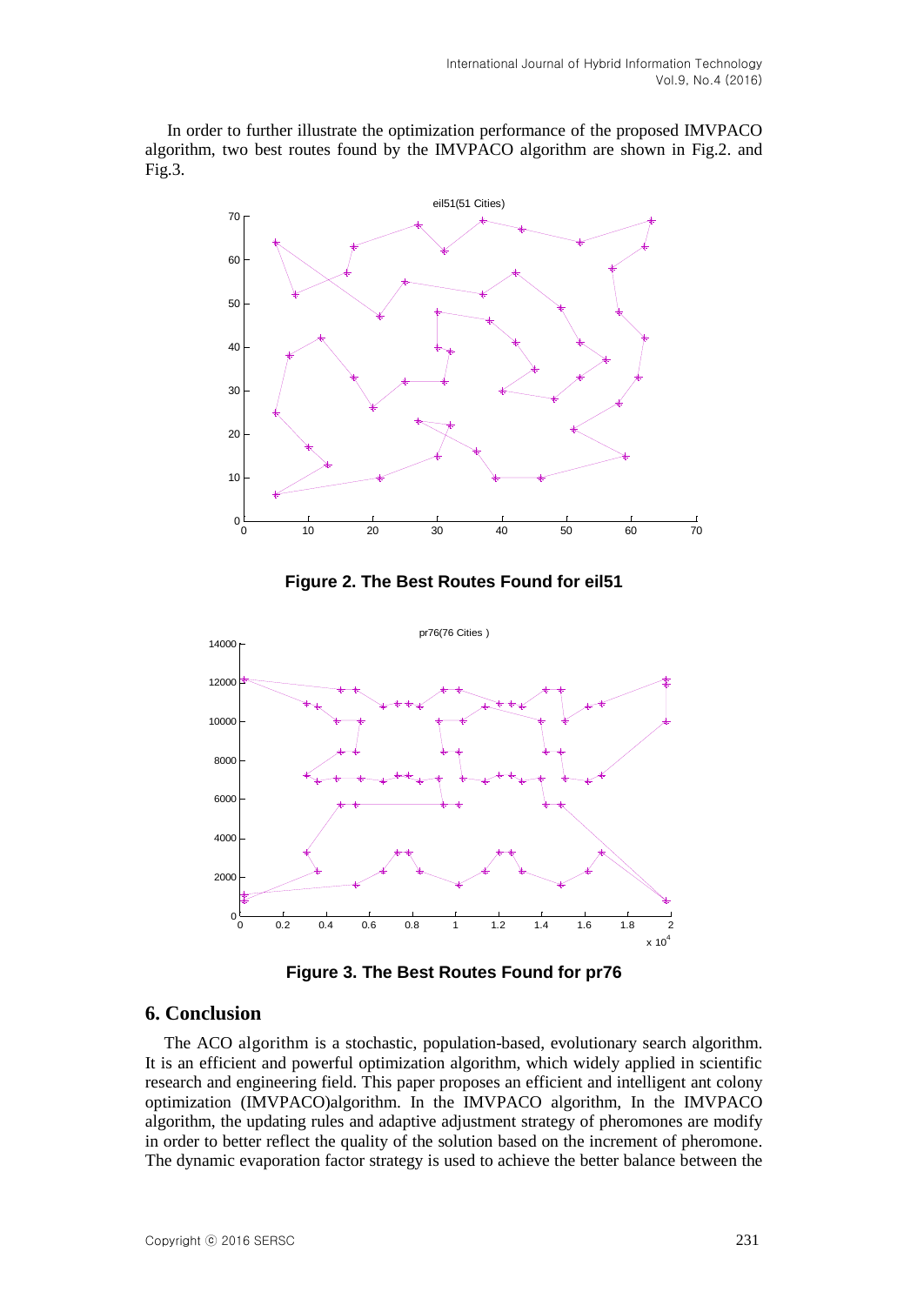solving efficiency and solving quality, and effectively avoid falling into local optimum for quickening the convergence speed. The movement rules of the ants are modify to make it adaptable for large-scale problem solving, optimize the path and improve search efficiency. A boundary symmetric mutation strategy is used to obtain the symmetric mutation for iteration results, which not only strengthens the mutation efficiency, but also improves the mutation quality. The traveling salesman problem is used to test the effectiveness of the proposed IMVPACO algorithm. The simulation experiments show that the proposed IMVPACO algorithm can obtain very good results in finding optimal solution.

#### **References**

- [1] M. Dorigo and G. D. Caro, "ant algorithms for discrete optimization", Artificial Life, vol. 5, no. 3, **(1999)**, pp. 137-172.
- [2] T. Stutzle and H. H. Hoos, "MAX-MIN ant system", Future Generation Computer Systems, vol. 16, no. 8, **(2000)**, pp. 889-914.
- [3] J. Dero and P. Siarry, "Continuous interacting ant colony algorithm based on dense hierarchy", Future Generation Computer Systems, vol. 20, no. 5, **(2004)**, pp. 841-856.
- [4] M. Dorigo and L. M. Gambardella, "Ant colony system: a cooperative learning approach to the traveling salesman problem", IEEE Transactions on Evolutionary Computation, vol. 1, no. 1, **(1997)**, pp. 53-66.
- [5] L. M. Gambardella, E. Taillard and M. Dorigo, "Ant colonies for the quadratic assignment problem", Journal of the Operational Research Society, vol. 50, no. 1, **(1999)**, pp. 167-176.
- [6] A. Colorni, M. Dorigo and V. Maniezzo, "Ant system for job-shop scheduling", Belgian Journal of Operations Research, Statisticsand Computer-Science, vol. 34, no. 1, **(1994)**, pp. 39-54.
- [7] S. Leng, X. B. Wei and W. Y. Zhang, "Improved ACO scheduling algorithm based on flexible process", Transactions of Nanjing University of Aeronautics and Astronautics, vol. 23, no. 2, **(2006)**, pp. 154-160.
- [8] Y. Yi, Yang and J. L. Lai, "Computation model and improved ACO algorithm for p//T", Journal of Systems Engineering and Electronics, vol. 20, no. 6, **(2009)**, pp. 1336-1343.
- [9] S. Mao and C. L. Zhao, "Unequal clustering algorithm for WSN based on fuzzy logic and improved ACO", Journal of China Universities of Posts and Telecommunications, vol. 18, no. 6, **(2011)**, pp. 89-97.
- [10] A. Ugur and D. Aydin, "Improving performance of ACO algorithms using crossover mechanism based on best tours graph", International Journal of Innovative Computing, Information and Control, vol. 8, no. 4, **(2012)**, pp. 2789-2802.
- [11] H. L. Xu, X. Qian and L. Zhang, "Study of ACO algorithm optimization based on improved tent chaotic mapping", Journal of Information and Computational Science, vol. 9, no. 6, **(2012)**, pp. 1653-1660.
- [12] S. J. Xue, J. Zhang and X. D. Xu, "An improved algorithm based on ACO for cloud service PDTs scheduling", Advances in Information Sciences and Service Sciences, vol. 4, no. 8, **(2012)**, pp. 340-348.
- [13] Y. C. Li, L. P. Liu, S. J. Zhou and Z. C. Yang, "Dynamic resource scheduling in construction project group management based on improved ACO algorithm", Energy Education Science and Technology Part A: Energy Science and Research, vol. 31, no. 2, **(2013)**, pp. 1111-1116.
- [14] E. Walid, E. A. Haikal, A. Ajith and A. M. Alimi, "A comparative study of the improvement of performance using a PSO modified by ACO applied to TSP.Applied Soft Computing Journal", vol. 25, no. 12, **(2014)**, pp. 234-241.
- [15] J. H. Shen and J. Chen, "An improved ACO based RWA algorithm and its application in wavelength converter allocation issue of the intelligent optical networks", Journal of Computational Information Systems, vol. 10, no. 8, **(2014)**, pp. 3341-3349.
- [16] J. B. Escario, J. F. Jimenez and J. M. Giron-Sierra, "Ant colony extended: Experiments on the travelling salesman problem", Expert Systems with Applications, vol. 42, no. 1, **(2015)**, pp. 390-410.
- [17] F. Li and M. L. Jin, "GACO: a GPU-based high performance parallel multi-ant Colony Optimization algorithm", Journal of Information and Computational Science, vol. 11, no. 6, **(2014)**, pp. 1775-1784.
- [18] Z. L. Zhang, C. Gao, Y. X. Liu and T. Qian, "A universal optimization strategy for ant colony optimization algorithms based on the Physarum-inspired mathematical model", Bioinspiration and Biomimetics, vol. 9, no. 3, **(2014)**, pp. 1-7.
- [19] M. Dorigo and L. M. Gambardella, "Ant colonies for the travelling salesman problem", Biosystems, vol. 43, no. 2, **(1997)**, pp. 73-81.
- [20] H. S. Paulora, T. Maria, A. Steiner and S. Scheer, "A new approach to solve the traveling salesman problem", Neurocomputing, vol. 70, no. 4, **(2006)**, pp. 1013-1021.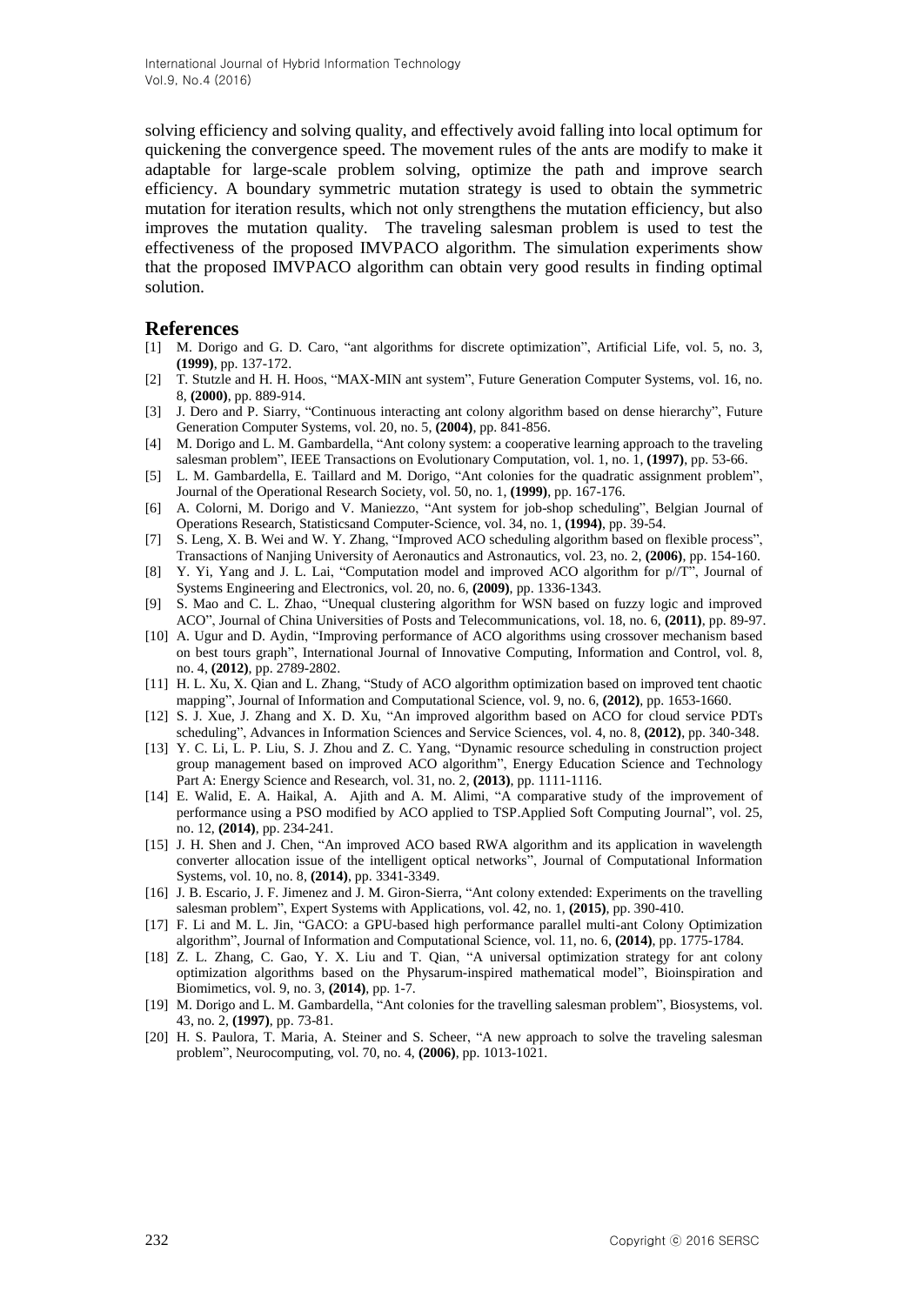# **Authors**



**Ping Duan**. She holds an undergraduate degree from Huazhong University of Science & Technology. Her research interests include artificial intelligence and software engineering. Currently, she is an associate professor at Hubei Urban Construction Vocational and Technological College.



Yong Ai. He holds a Doctor of Engineering from Wuhan University. His research interests include Digital city and virtual space. Currently, he is a lecturer at Hubei Urban Construction Vocational and Technological College.